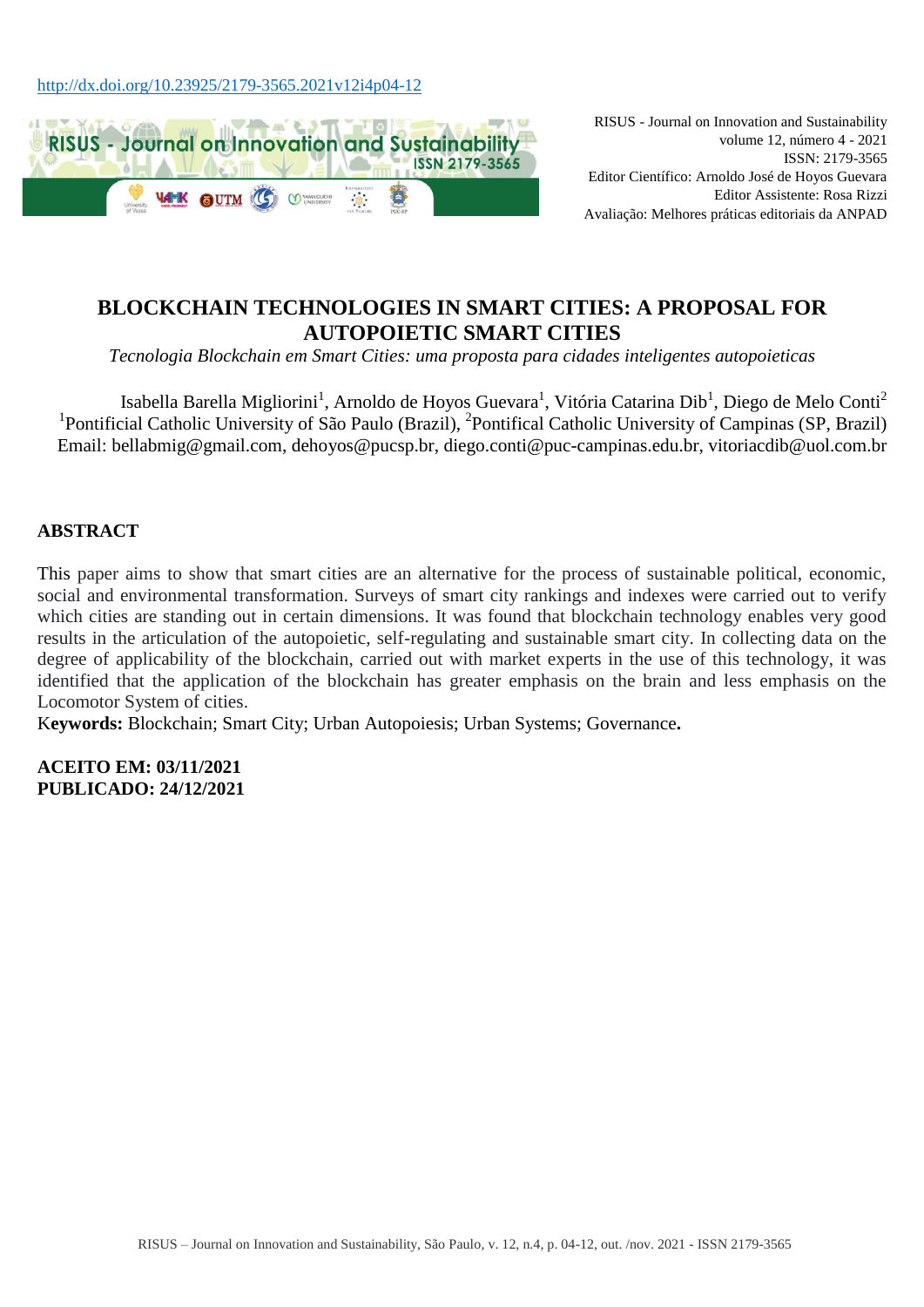

RISUS - Journal on Innovation and Sustainability volume 12, número 4 - 2021 ISSN: 2179-3565 Editor Científico: Arnoldo José de Hoyos Guevara Editor Assistente: Rosa Rizzi Avaliação: Melhores práticas editoriais da ANPAD

# **BLOCKCHAIN TECHNOLOGIES IN SMART CITIES: A PROPOSAL FOR AUTOPOIETIC SMART CITIES**

*Tecnologia Blockchain em Smart Cities: uma proposta para cidades inteligentes autopoieticas*

Isabella Barella Migliorini<sup>1</sup>, Arnoldo de Hoyos Guevara<sup>1</sup>, Diego de Melo Conti<sup>2</sup>, Vitória Catarina Dib<sup>1</sup> <sup>1</sup>Pontificial Catholic University of São Paulo, Brazil, <sup>2</sup>Pontifical Catholic University of Campinas, SP Brazil Email: [bellabmig@gmail.com,](mailto:bellabmig@gmail.com) dehoyos@pucsp.br, diego.conti@puc-campinas.edu.br, vitoriacdib@uol.com.br

## **RESUMO**

Este artigo tem como objetivo mostrar que as cidades inteligentes são uma alternativa para o processo de transformação política, econômica, social e ambiental sustentável. Levantamentos de rankings e índices de cidades inteligentes foram realizados para verificar quais cidades estão se destacando em determinadas dimensões. Verificou-se que a tecnologia blockchain possibilita resultados muito bons na articulação da cidade inteligente autopoiética, autorregulada e sustentável. Na coleta de dados sobre o grau de aplicabilidade do blockchain, realizada com especialistas do mercado no uso desta tecnologia, foi identificado que a aplicação do blockchain tem maior ênfase no cérebro e menor ênfase no Sistema Locomotor das cidades.

**Palavras-chave:** Blockchain; Cidade inteligente; Autopoiese Urbana; Sistemas Urbanos; Governança.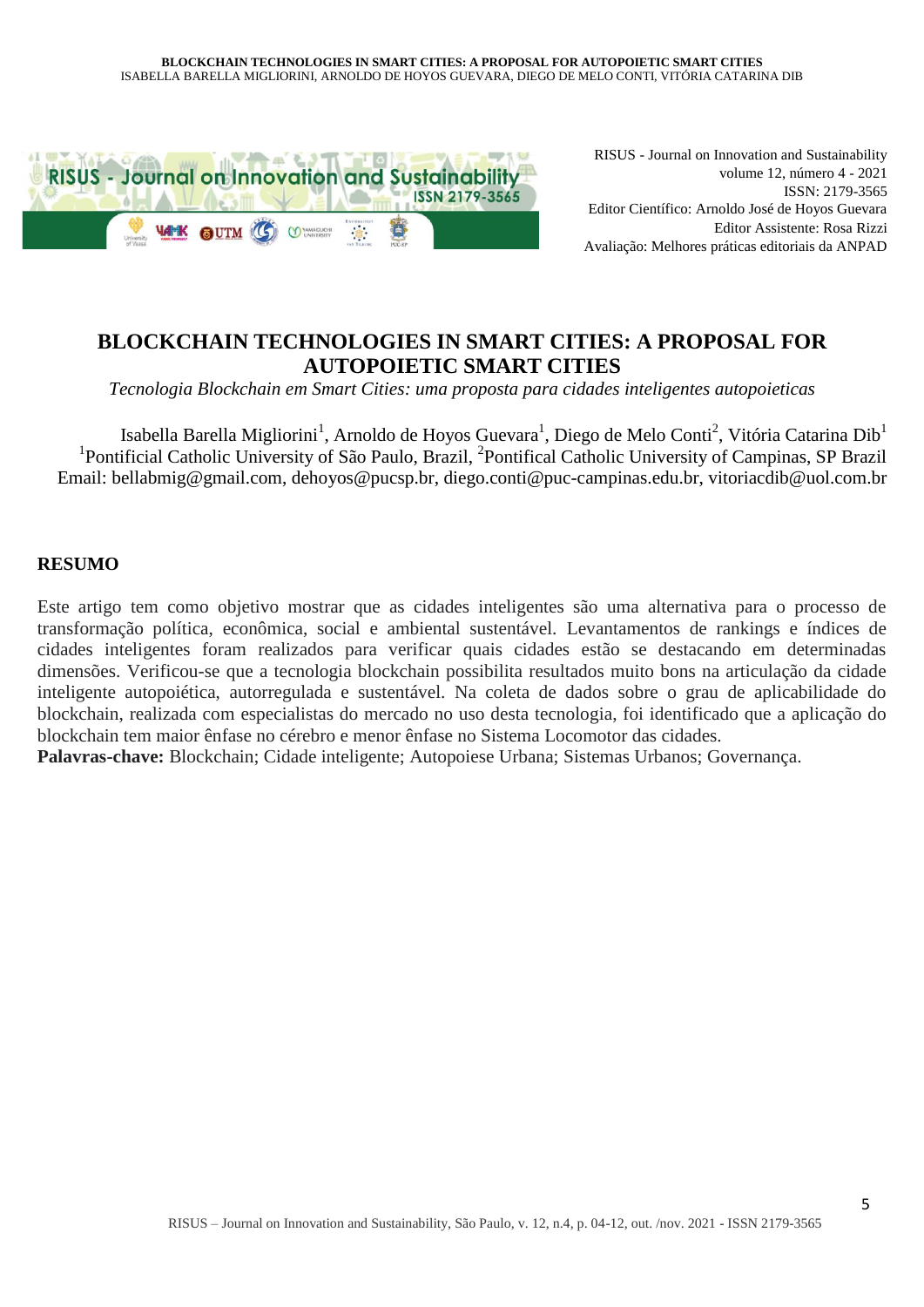## **INTRODUCTION**

The popularization of the use of information and communication technologies (ICT) provides instruments for citizens to abandon their traditional, passive role, in which they wait for the government and authorities to solve the problems of cities, beginning to act actively in prevention, reduction and resolution. of urban problems. The central axis of the research discussion is urban systems as a means of connectivity and interaction between the city, citizens and the environment, in a continuous and transparent way, enabling progress in governance and sustainability. According to Duarte (2018), the way in which blockchain technology controls, records and secures transactions shows the potential that this technology has to bring advances in the urban context. The research seeks to show that the systemic process of autopoiesis in cities requires intelligence, independence and selfregulation that blockchain technology can help to manifest.

Blockchain is considered one of the most disruptive technologies today; and although still more present regarding the Finance area many cities around the world are launching blockchain initiatives as part of general efforts to shape Urban futures. However, the early stage of the blockchain industry presents a large gap between the knowledge we have and the actions that urban policy makers are taking. The experiences on sustainable cities, the theory of autopoiesis and innovative technologies such as blockchain are important in the process of generating smart cities and overcoming the difficulties to offer quality of life to the population.

## **1 THEORETICAL REFERENCE**

A Smart City may be defined as a high-tech city with various problem-solving capabilities (Sharma, Rajput, 2017). The "Smart Cities Wheel" model developed by Cohen (2015) presents six characteristics of a smart city:

> **Smart Economy**: Innovative Spirit; Entrepreneurship; City image; Productivity; Job market; International integration. Smart People: Education; Lifelong learning; Ethnic plurality; Open mind. **Smart Governance**: Political Awareness; Public and social services; Efficient administration. **Smart Mobility**: National and international and local transport system; (inter-)national accessibility; Infrastructure – ICT; Sustainability of the transport system. **Smart Environment**: Air quality; Ecological awareness; Sustainable resource management. Intelligent Coexistence: Cultural and leisure facilities; Health conditions; Individual security; Housing quality; Education facilities; Tourist attractions; Social cohesion.

Smart city is an "Internet of things" application in a specific environment. For Lohachab (2020), this specific scenario is a vital (not only physical) and complex scenario, such as what constitutes the city. ICT, according to Pérez et al (2019), enter the concept of smart city in several initiatives and applications that allow monitoring the provision of services and measuring the measures taken by the municipal administration.

Collaborative governance depends on bringing local governments and civil society together to develop smart and sustainable cities. For Conti et al (2019), collaborative governance refers to how power relations and the different actors are articulated, using a series of tools and mechanisms to build long-term solutions in a balanced, complete and transparent way. According to Conti and Vieira (2020), digital platforms represents a governance mechanism in real time, which allows the structuring of collaborative governance models in networks, the exchange of experiences and the construction of knowledge between different social actors.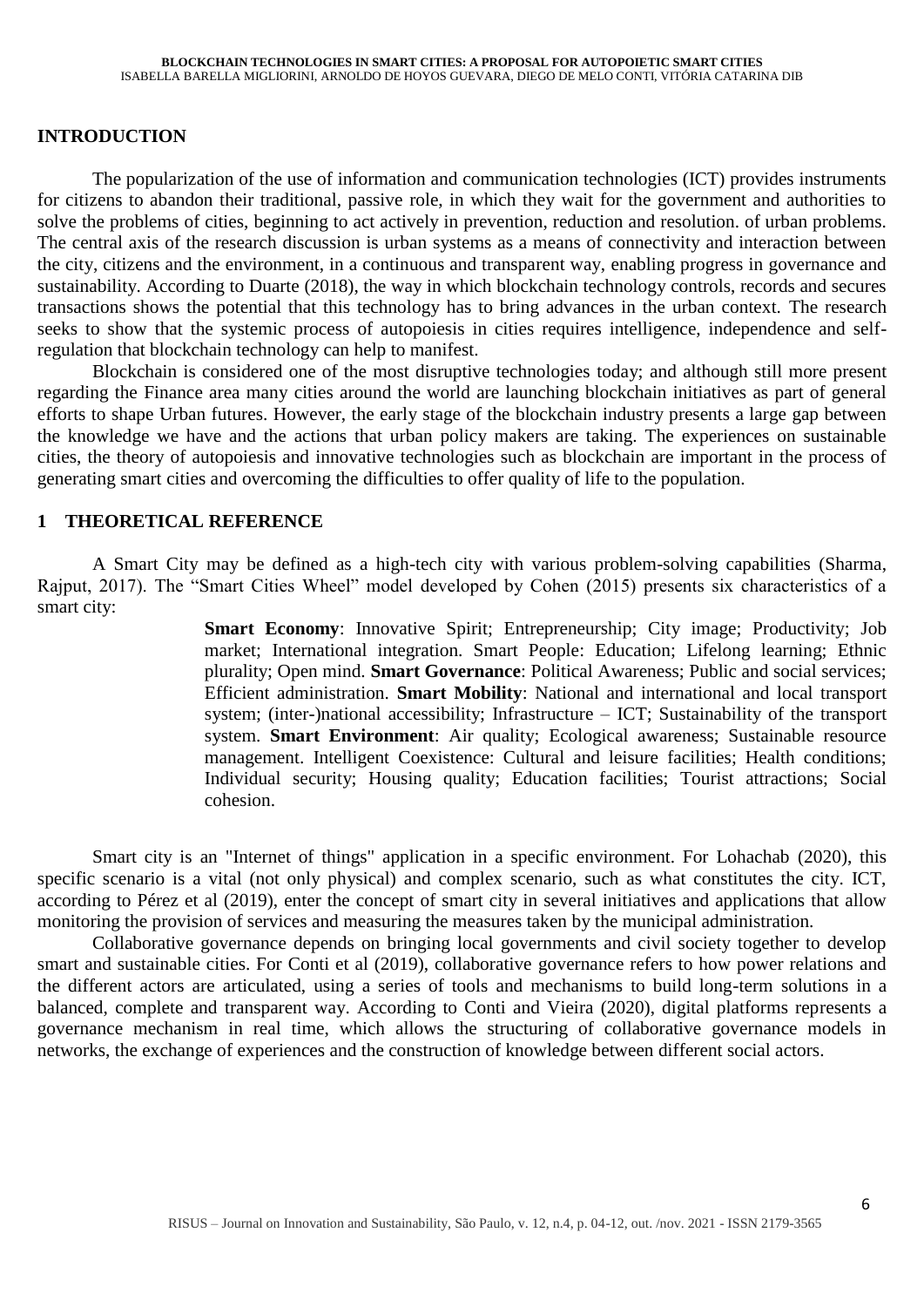## **2 ICT IN THE CONSOLIDATION OF AUTOPOIETIC SMART CITIES**

## **2.1 Urban autopoiesis and aspects of biomimetics**

Griffith and Berdague (2006) present a systemic vision and a biological explanation of the problems of the city, based on the concepts of semiosis, ontogeny and autopoiesis. Griffith and Berdague (2006) propose a semipermeable border, which allows exchanges between the internal organization and its environment, in order to constitute a system of "Autopoietic City". Thus, the city is able to monitor its own operation and make necessary adjustments at the border to control the entry and exit of flows. The city presents, according to Griffith and Berdague (2006), sufficient autonomy to self-organize, contributing with synergistic returns in its exterior, external environment, field or rural region.

Cunha (2019) adapted Maturana and Varela's theory in their study, presenting the smart city as a living organism, allowing to visualize the city with different characteristics, as well as the elements of a human body. Chart 1 shows the relationship of these elements.

| <b>Body Elements</b>                              | <b>Cities Relationship</b>                        | <b>Dimensions reached</b>     |
|---------------------------------------------------|---------------------------------------------------|-------------------------------|
| Heart                                             | Heart The heart of a Smart City is the city       | People, Quality of Life,      |
|                                                   | center. It is the space that brings the soul      | Education, Entrepreneurship,  |
|                                                   | of the city, its values, its history and          | Human Capital and Social      |
|                                                   | especially its visual and cultural identity.      | Cohesion.                     |
|                                                   | Smart Cities that stand out the most in the       |                               |
|                                                   | world are those that manage to capture            |                               |
|                                                   | their essential characteristics very well,        |                               |
|                                                   | strengthen and preserve them.                     |                               |
| Brain and Nervous System                          | System Public bodies, service providers           | Governance, Government and    |
|                                                   | and concessionaires, the City Council and         | Technology.                   |
|                                                   | the city hall/government are the brains of        |                               |
|                                                   | the Intelligent City. The nervous system,         |                               |
|                                                   | according to current technology, uses all         |                               |
|                                                   | the data from sensors, Internet of Things         |                               |
|                                                   | and applications to provide the brain with        |                               |
|                                                   | information so that it is possible to make a      |                               |
|                                                   | much more<br>effective<br>and<br>efficient        |                               |
|                                                   | management of all these resources in the          |                               |
|                                                   | city.                                             |                               |
| Circulatory system<br>(Veins and Arteries)        | The streets, roads and highways are the           | Infrastructure and Mobility.  |
|                                                   | veins and arteries that transport various         |                               |
|                                                   | (human resources,<br>resources<br>water,          |                               |
|                                                   | sewage, electricity, garbage collection,          |                               |
|                                                   | communication)<br>necessary<br>for<br>this        |                               |
|                                                   | organism to function. Arteries are the            |                               |
|                                                   | routes that depart from the city center           |                               |
|                                                   | (heart) to the periphery and other cities.        |                               |
|                                                   | Veins are the result of the junction of           |                               |
|                                                   | smaller pathways and promote<br>the               |                               |
|                                                   | circulation of resources (vehicles, people,       |                               |
|                                                   | consumer goods, food, information, energy         |                               |
|                                                   | and water).                                       |                               |
| <b>Locomotor System</b><br>(Skeleton and Muscles) | the<br>physical<br>These<br>are<br>and<br>spatial | Environment, Quality of Life, |
|                                                   | characteristics of smart cities. The city can     | Economy, Energy, Health and   |
|                                                   | be characterized simply by its geographic         | Urban Planning.               |
|                                                   | area, climate, natural resources and its          |                               |
|                                                   | location in a given territory. On the other       |                               |
|                                                   | muscles<br>hand,<br>socioeconomic<br>are          |                               |
|                                                   | characteristics,<br>such as:<br>number<br>of      |                               |

#### **Table1 Relationship of the Elements of the Human Body with Smart Cities**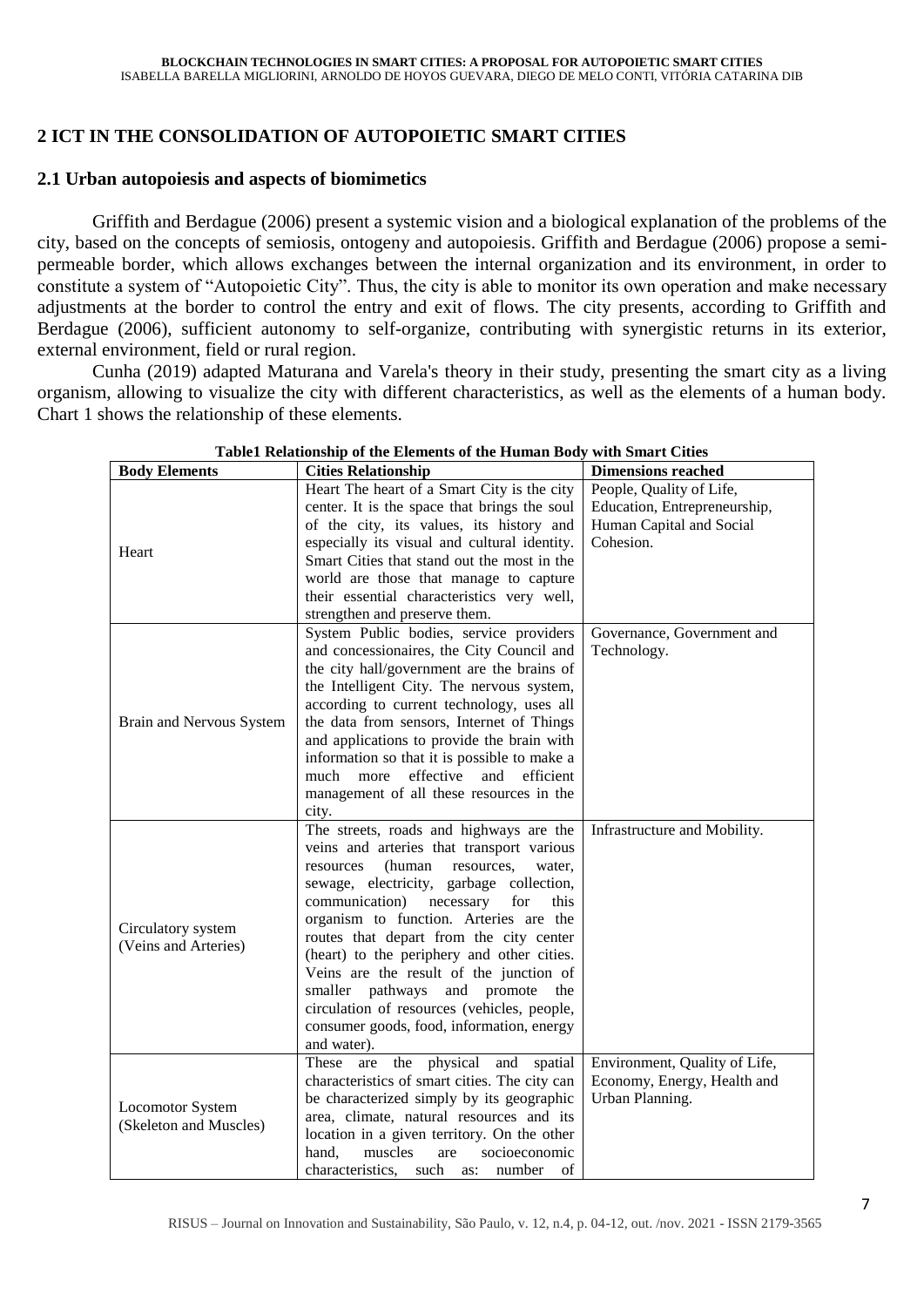#### **BLOCKCHAIN TECHNOLOGIES IN SMART CITIES: A PROPOSAL FOR AUTOPOIETIC SMART CITIES** ISABELLA BARELLA MIGLIORINI, ARNOLDO DE HOYOS GUEVARA, DIEGO DE MELO CONTI, VITÓRIA CATARINA DIB

|--|

Source: adapted from Cunha (2019)

For Cunha (2019), highly connected intelligent systems intensify the idea of autopoiesis, since they heterogeneously and universally recognize the diversity inherent in the environment of cities and promote their actions in a self-sustainable way. In the vision of Dalbelo (2019), autopoiesis is a holistic phenomenon that integrates the complexity of the urban ecosystem in its metabolism, and that guarantees its identity in a continuous process of maintenance, so urban autopoiesis must have its role recognized for urban sustainability at the ideal level. stage.

### **2.2 ICT in the consolidation of smart cities**

For Weiss et al (2013), ICT platforms may be configured to allow their use as channels of knowledge transmission, access bridges to economic transactions and generation of wealth and creation of value that are developed through public scientific institutions and business architectures. conducive to fostering innovation, inclusion. and sustainable solutions. Castells (2012) relates the vision of the intelligence of cities with the convergence between the knowledge society and the digital city, which makes extensive use of telecommunications systems and internet resources as a means to significantly transform the forms of relationship and life within a region. From this perspective, the digital city is not necessarily smart, but the smart city necessarily has digital components (Nam; Pardo, 2011).

In addition, investment expectations for the acquisition of technologies by the government, especially at the local level, represent an additional motivation for this industry. ICT innovations applicable to city management are multiplying and are available to be implemented, allowing the creation and transformation of interactions between different social actors - government, companies, academia, non-governmental organizations and citizens (Weiss, 2019, p. 169).

Weiss et al (2013) further reinforce the importance of ICT and its transformative implications in the management pattern of cities, which produce benefits in terms of efficiency and performance, although there may be divergent opinions based on arguments based on consequences. social. even privacy (Dogdson; Gann, 2011).

ICTs provide the appropriate interfaces so that citizens can interact with their city, through digital services and so that public authorities can act preventively - or ideally predictively - through the use of monitoring, management and analysis systems (Hall, 2000; Kanter; Litow, 2009; Cromer, 2010; Toppeta, 2010; Harrison; Donnelly, 2011; Chourabi et al, 2012).

The ICTs are increasingly present in decision-making processes on the composition of factors that classify cities as smart. Numerous studies around the world mention the indexes and rankings elaborated to qualify the smartest cities, and that present innovative solutions for these urban spaces, creating a space for the decentralization of data, pulverization of its domain and transfer with responsibility, without the need for control or manipulation of data by a central actor.

## **2.3 Blockchain technology** *plus* **autopoietic smart city**

Blockchain is a chain of blocks stored in a fully decentralized database, capable of storing permanent, inviolable and sequential records. The blockchain allows any transaction to be carried out, the verification is carried out instantly through any computer with transparency, speed and agility in operations, and eliminating intermediaries (Duran, 2017). Blockchain technology is a broad and flexible type of data structure that operates under the principles of Distributed Ledger Technology (Natarajan et al, 2017), which can seem complex and difficult to understand with respect to its basic components. According to the World Bank (2017), being a distributed system, blockchain data transactions are shared, validated and archived by different members of a network in a complementary way.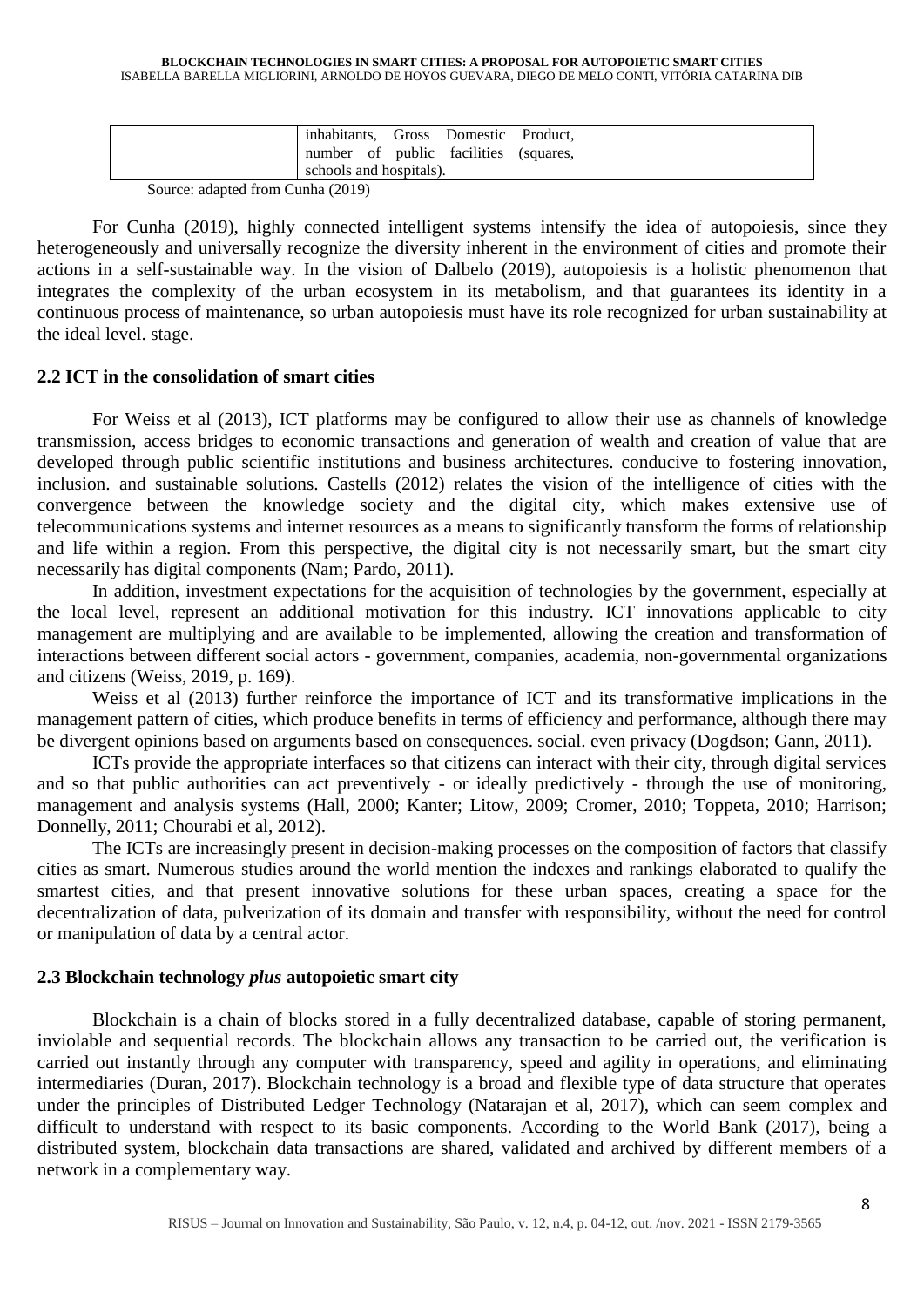In terms of the breadth of technology use, although blockchain is often associated with digital or virtual currency schemes, payments, and financial services, its scope is much broader. According to Natarajan et al (2017, p. 22), "Theoretically, blockchain can be applied in a wide variety of sectors (for example: commerce, industry, health, governance...) and in many other potential applications: it may affect the provision of guarantees, the registration of shares, bonds and other assets, the transfer of property titles, the operation of the registries, among others".

The idea of using blockchain for a long time was limited to the financial sector. Although blockchain is a fairly new technology, it can be used widely across industries in new solutions. A survey conducted by the World Economic Forum in 2015 predicts that 10% of the world's GDP will be stored in blockchain technology by 2027.

Smart Contracts or Smart Contracts for cities are another innovative application within the blockchain, which has not yet been tested in practice to understand its impacts. Smart contracts are effectively small computer programs stored on a blockchain that will carry out a transaction under specific conditions. Therefore, a smart contract is typically a statement such as "transfer X to Y if Z occurs" (Grech; Camillieri, 2017). Blockchain provides several advantages for cities: flexibility, agility, no capital expenditure, compliance and scalability (Salha et al, 2020). Blockchain benefits include: reduced transaction costs, fast processes, privacy, and reliability. In the opinion of Witzig and Salomon (2018) blockchain technology operates in a multidimensional way. Other authors also comment on the characteristics of blockchain often using different terms. However, there is consensus around four core properties of blockchain technology, which drive data transparency, security, and privacy.

According to Tapscott and Tapscott (2017) it is also important to comment on the need to use blockchain in institutional innovations with systems open to transparency and information governance. Governance favors the consensus mechanism to validate the information that comes directly from the source, helping to work against the misuse of information.

## **3 RESEARCH METHODOLOGY**

This work considered a data collection or survey applied to professionals with in-depth understanding of the blockchain structure in Brazil was carried out, in the period between October and November 2020. The data sample in the research comprised twenty-one experts in blockchain technology in the areas - financial and tokenization, educational, industrial. The survey data was merged into the Google form.

The questionnaire consisted on twenty-two closed and semi-structured questions to survey the use of the blockchain in smart cities and possible effects in the regional context. It was developed based on the existing literature to verify the applicability of blockchain technology in transforming cities into smart cities.

## **4 SURVEY RESULTS ON THE APPLICATION OF BLOCKCHAIN IN SMART CITIES**

The survey carried out on the applicability of blockchain in the governance process in autopoietic smart cities showed that the technology has been applied more in the Brain dimension, and less in the Locomotor dimension, and that even the smartest cities are fragile in some dimensions. It seems that autopoiesis, the smart city and blockchain technology are connected through the dimensions in which they can be worked. Therefore, for each dimension of autopoietic smart cities the following meanings and levels are observed:

• At the heart of smart cities are people, quality of life, education, entrepreneurship, human capital and social cohesion: governance and technology. In addition, there is the impact on formal employment, education and P&D. Through the responses obtained, it was found that the blockchain is possible to apply, achieving an impact on people - Connected Smart Cities allowing to advance in this ranking, reaching intelligent coexistence and intelligent people;

• The brain and nervous system of smart cities address governance, technologies for cities and the perceived impact on government services. It means that smart governance is possible in sustainable governance,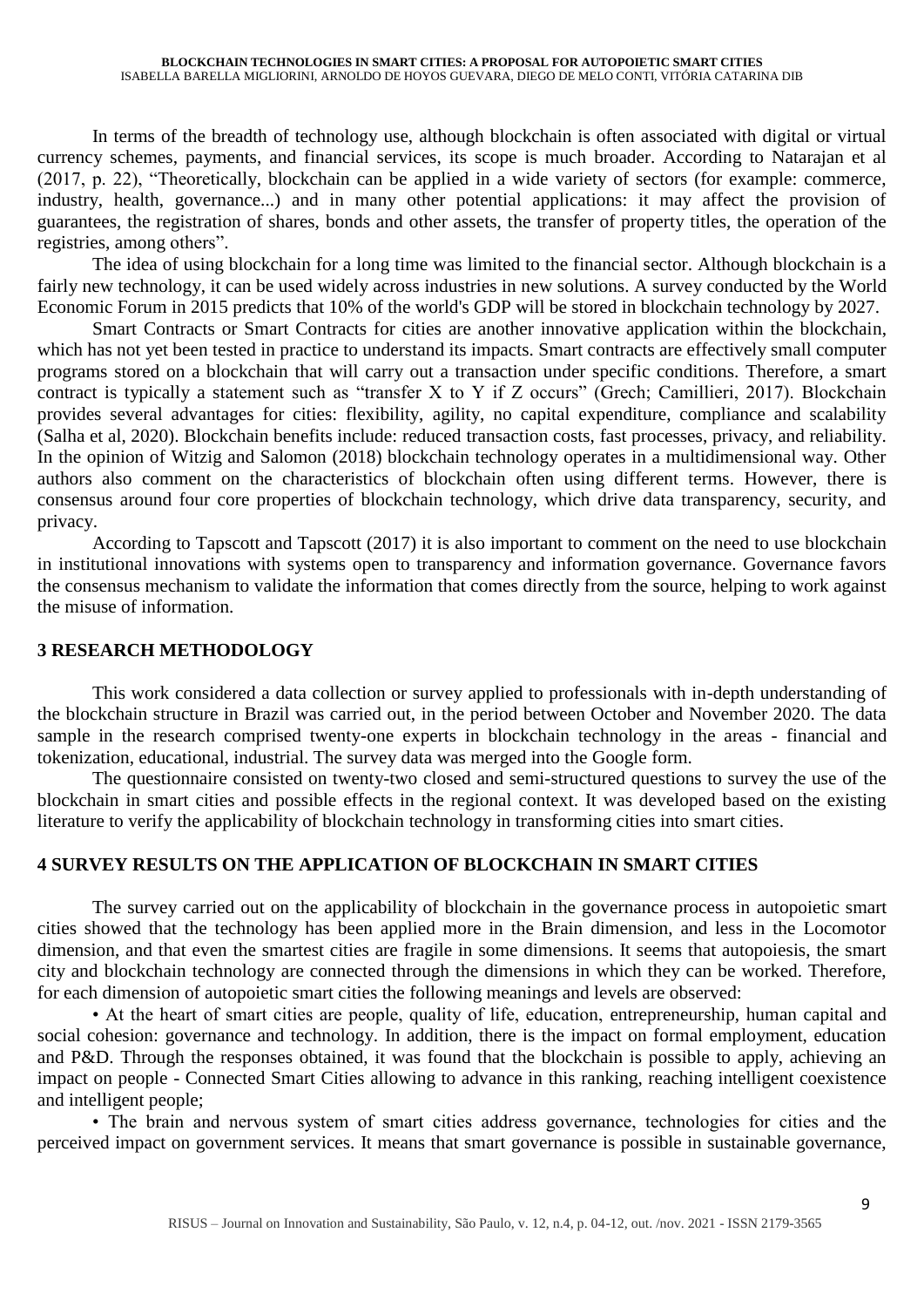considering laws and regulations. The Smart Connected Cities Ranking allows advances in the integration of blockchain with broadband connections;

• The Smart Cities Circulatory System covers infrastructure and mobility and the environment, which means reaching the dimension of smart mobility and the smart environment, that is, a technological, sustainable and safe city;

• Regarding the Locomotive System of smart cities, the quality of life, the economy, energy, health and urban planning are part of it. However, for this dimension the lowest average was obtained, resulting in a lower applicability of blockchain technology according to the research. The financial sector responsible for the transactions is the basis of this technology and the forerunner of its use.

Technologies such as sensors, IoT, Big Data, Broadband and, above all, artificial intelligence enable solutions to current urban problems and the planning of solutions for challenges in future scenarios. Once the challenges are overcome, it will only be necessary to wait for the city management systems to be adequate, linking the devices of the cities, such as sensors in the streets, parks and local buildings, to collect information for public use, and then use the data collected to provide better and more efficient services.

The sampling restricted to a select number of experts impacted the limitation of the research, also influenced by the fact that the blockchain is a new and still little explored technology.

Future research proposes to apply a sample with a greater number of blockchain specialists who, although acting mainly in the financial market, can collaborate in the development of online platforms, as recently suggested by Ursula Huws (Huws, 2020): a participatory governance system from the city.

## **CONCLUSION**

This article seeks to investigate the applicability of blockchain in the governance process in autopoietic smart cities, gathering and comparing information by applying a questionnaire to market specialists who work with this technology. Based on the data collected, it is possible to affirm that the blockchain has applicability, within smart cities, generating self-regulation and self-sufficiency in the city's governance system.

The survey conducted on the applicability of blockchain in the governance process in autopoietic smart cities showed that the technology has been applied more in the Brain dimension and less in the Locomotive Device dimension, and that even the smartest cities are fragile in some dimensions. It seems that autopoiesis, the smart city and blockchain technology are connected through the dimensions in which you can work.

Similarly, is the people's relationship with blockchain technology, in the qualifying sense, directly interferes with the use of the Internet of Things (IoT - Internet of Things) - cars, houses, buildings, public places by integrating with devices specific virtually connected by ICT.

Regarding the biggest obstacle to the adoption of blockchain technology in government services, the smart contract variables for the management of origin, transportation and consumption of resources, health and financial services (for example, storage and security of data, increased transaction volume, interruption of several intermediate layers), to the possibility of blockchain integration with higher speed broadband connections, are directly related. This fact is explained by the lack of awareness and education derived from the public sector, on the contrary, the private sector invests much more in technology and information for the use of the blockchain.

The autopoietic smart city proposal, using for example blockchain, has the potential to be elaborated and developed and to conceive cities as living and adaptable organisms. The proposed indicators and the suggested dimensions allow the integration of different areas of knowledge. The development of this proposal, however, depends on establishing the necessary considerations, as well as evaluating the dependencies and impacts of each dimension and indicator on the others. Technologies such as sensors, IoT, Big Data, Broadband and, above all, artificial intelligence enable solutions to current urban problems and the planning of solutions for challenges in future scenarios.

In the last 5 to 10 years, we have seen an increase in the flow of immigrants from Latin America to the United States and Europe, an unprecedented level of intra-regional migration, which has led to an increase in the need to send money to relatives and friends. Money remittances reach regions like the United States, Europe, and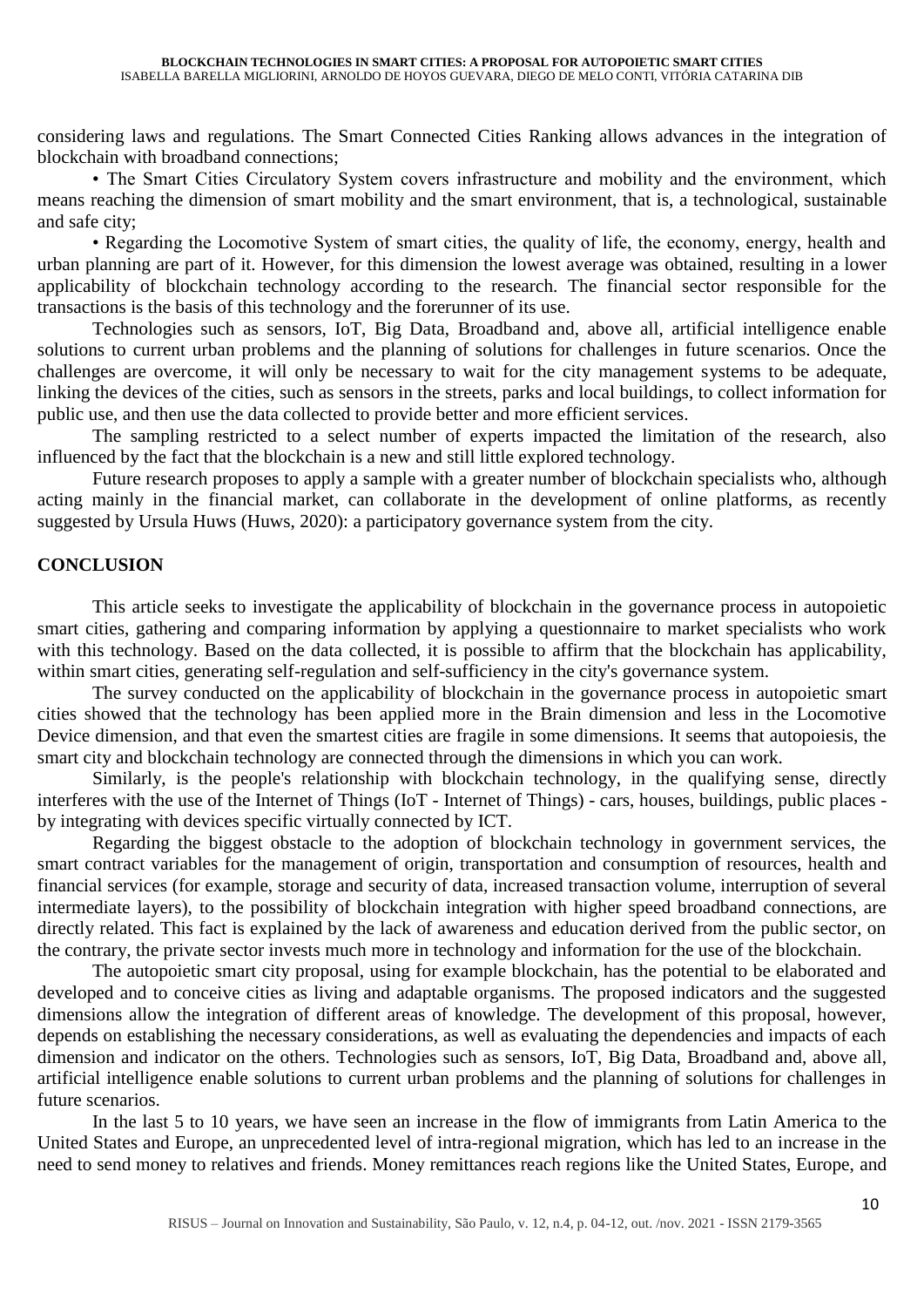within the region, and represent a \$ 100 billion industry in Latin America. Migrants need fast, cheap and secure transactions, which can be made available through the use of cryptocurrencies and blockchain technology.

Subsequently, governments and legislators need to move. As this is something relatively new and unknown - changes in legislation are needed to ensure flexibility and confidence in the use of the blockchain. For the initiative to expand, a gradual movement is also necessary, starting from the professionals themselves, since according to the data collected, the level of knowledge about blockchain is low.

Recently, these types of initiatives could have helped to control the COVID-19 pandemic and would have been very useful for the socioeconomic balance, the preservation of Biodiversity and the Control of Climate Change. Once the challenges are overcome, it will only be necessary to wait for the city management systems to be adequate, linking the devices of the cities, such as sensors in the streets, parks and local buildings, to collect information for public use, and then use the collected data to provide better, fairer and more efficient services.

## **REFERENCES**

Castells, M. The Network Society. Peace and Earth, 2012.

Chourabi, H. et al. Understanding smart cities: an integrative framework. Hawaii International Conference on System Sciences, 45th., 2012, Hawaii. Proceedings… Albany: Center for Technology in Government, 2012: 2289-2297.

Cohen, B. The 3 generations of Smart Cities: inside the development of the technology driven city environment. 2015. Accessed on: Feb 20 2020. Available in [https://www.fastcompany.com/3047795/the-3-generations-of](https://www.fastcompany.com/3047795/the-3-generations-of-smart-cities)[smart-cities](https://www.fastcompany.com/3047795/the-3-generations-of-smart-cities)

Conti, D.M.; Guevara, A.J.H.; Heinrichs, H.; Silva, L.F.; Lent, C.C.; Beté, T.S. Collaborative governance towards cities sustainability transition. Brazilian Journal of Urban Management, 2019, v. 11. Available in <https://doi.org/10.1590/2175-3369.011.e20190046>

Conti, D.M; Vieira, V.L.R. (Orgs.) The future of cities: sustainability, urban intelligence and feasibility models using PPPS and concessions. CD. G Casa de Soluções e Editora, 2020.

Cromer, C. Understanding Web 2.0's influences on public e-services: a protection motivation perspective. Innovation: Management, Policy & Practice, 12, 2, 2010:192-205.

Cunha, R.R. Rankings and Indicators for Smart Cities: a proposal for autopoietic smart cities. Master's thesis.

Dalbelo, T.S. Urban Autopoiese: Transition to Sustainability. Doctoral thesis. Faculty of Civil Engineering, Architecture and Urbanism. UNICAMP. Campinas, 2019.

Dogdson, M.; Gann, D. Technological innovation and complex systems in cities. Journal of Urban Technology, vol. 18, no. 3, 2011:101-113.

Duarte, R.D. Big Brother Fiscal in the Age of Knowledge: how digital certification, SPED, and NF-e are transforming business management in Brazil, Ideas@work, 2018.

Duran, L. Prepare. The blockchain will impact multiple business models. 2017. Accessed on: September 15th 2020. Available in [http://cio.com.br/opiniao/2017/05/02/prepare-se-o-blockchain-vai-impactar-varios-modelos](http://cio.com.br/opiniao/2017/05/02/prepare-se-o-blockchain-vai-impactar-varios-modelos-de-negocios/)[de-negocios/F](http://cio.com.br/opiniao/2017/05/02/prepare-se-o-blockchain-vai-impactar-varios-modelos-de-negocios/)ederal University of Santa Catarina. Florianopolis, 2019.

Grech, A.; Camilleri, A. F. Blockchain in Education. In: Amorato Dos Santos, A., 2017.

Griffith, J.; Berdague, C. Urban autopoiesis and environmental restoration. Environmental Sanitation, v. 16, no. 120, 2006:65-70

Hall, R. E. et al. The vision of a smart city. Proceedings of the 2nd international life extension technology workshop, Paris. Electronic Annals Upton, USA: Brookhaven NATIONAL Laboratory, 2000.